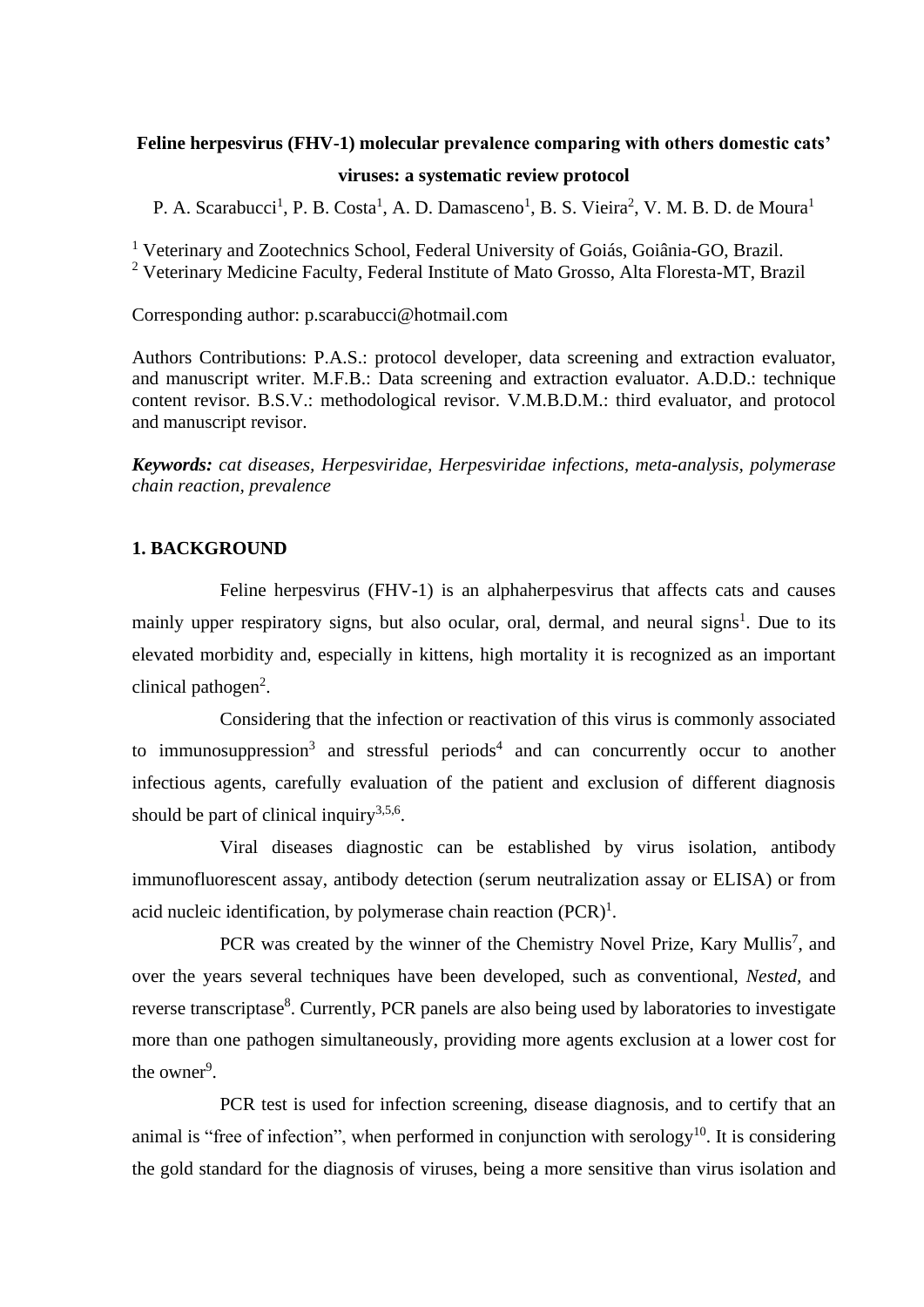indirect immunofluorescence<sup>2</sup>. Furthermore, it can recognize carrier states, which helps in better understanding of pathogen self-sustain in a population $10$ .

Epidemiologic factors studies, whether correlated to the infectious agent itself, to the host or to the environment, can be used to perform disease risk assessment<sup>10,11</sup>. Besides, knowing these dynamics can facilitates the identification of outbreaks, establishes effective animal management, and improves preventive protocols, principally in high density population $12$ .

# **2. OBJECTIVES**

#### **2.1. General objective**

To access the feline herpesvirus molecular prevalence comparing to others domestic cats' viruses.

#### **2.2. Specific objectives**

- a) To access molecular prevalence from observational studies
- b) To describe characteristics from selected studies
- c) To verify correlation between studies variables and if they affect virus prevalence
- d) To identify the heterogeneity and biases from selected studies
- e) To perform a meta-analysis of synthesized data, if possible

#### **3. METHODS**

This research was approved by the Animal Science Postgraduate Program Director Board at Federal University of Goiás - UFG (23070.044013/2021-03) and this protocol, developed according to PRISMA-P checklist<sup>13</sup>, will be registered on SYREAF (https://www.syreaf.org/).

### **3.1. Question**

The question will be based on CoCoPop acronymous: condition, context, and population, as stated in JBI Manual for Evidence Synthesis<sup>14</sup>. So, the condition herpesvirus on feline population in global context will be describe.

1. Is the FHV-1 molecular prevalence higher than the others domestic cats' viruses?

2. What is the geographic distribution of the viruses based on the selected studies?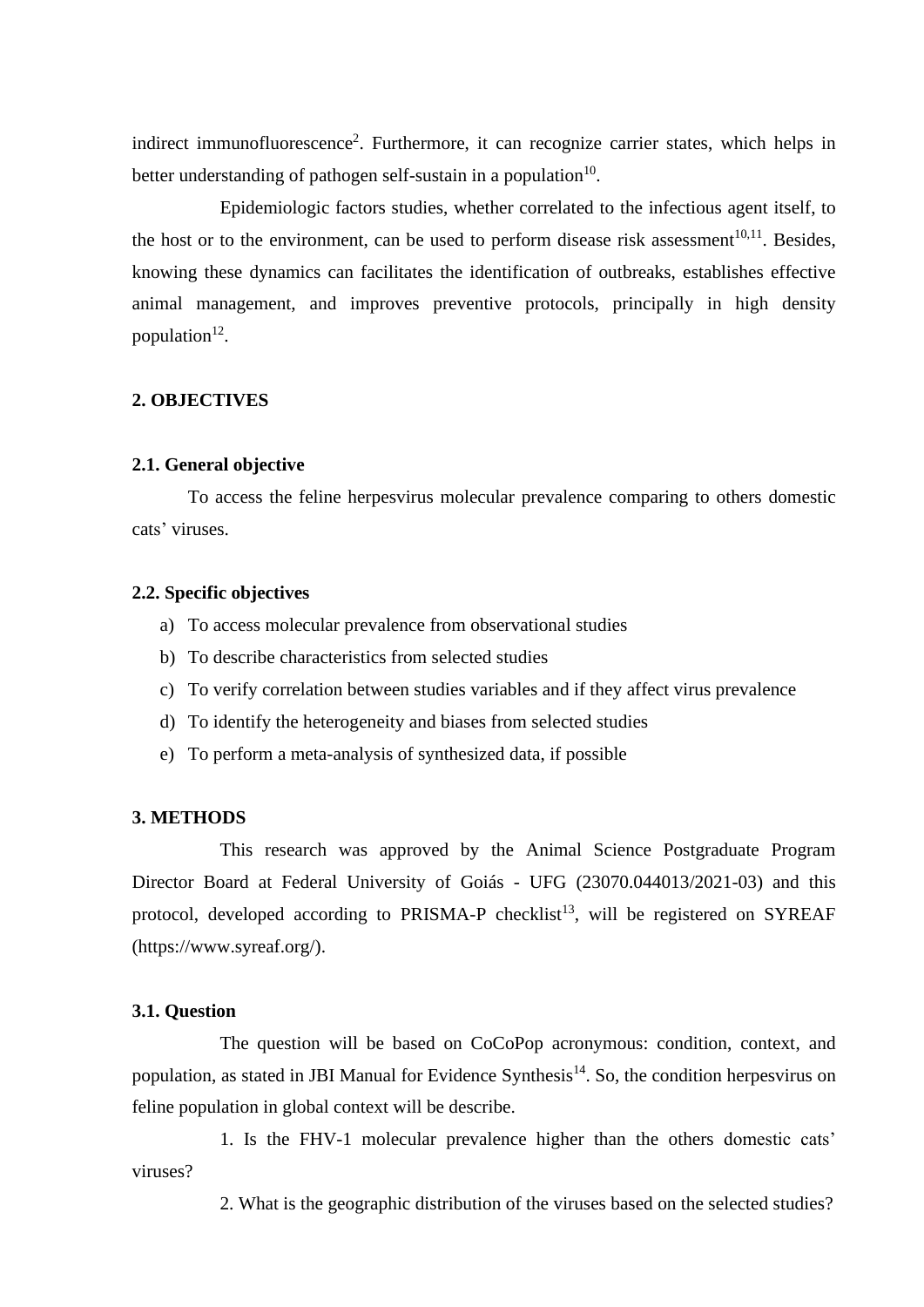### **3.2. Eligibility criteria**

#### **3.2.1. Inclusion criteria**

#### **3.2.1.1. Population**

Cats of every age, breed, and sex, neutered or not, from any ambient (street, shelters, houses, apartments, farms, and others), and with or without contactants, clinical signs or concomitant diseases.

#### **3.2.1.2. Outcomes**

Feline herpesvirus molecular prevalence and prevalence of others domestic cats' viruses.

### **3.2.1.3. Study design**

Only observational studies will be evaluated.

# **3.2.1.4. Geographic scope**

It will be a global review, so no geographic restriction will be made.

### **3.2.1.5. Language and duration**

There will be no language and period restrictions for publication. However, translation tools, native or fluent speakers or specialized company will be used, if necessary.

### **3.2.2. Exclusion criteria**

Papers whose data was overlapped with another included articles, without a clearly diagnostic method (PCR) for feline herpesvirus and without prevalence percentages (or positive events and sample size) for feline herspesvirus and at least one other virus, in the same article, will be excluded. Besides, review articles, book chapters, letter to the editor, correspondence and others that do not results in original data will be excluded.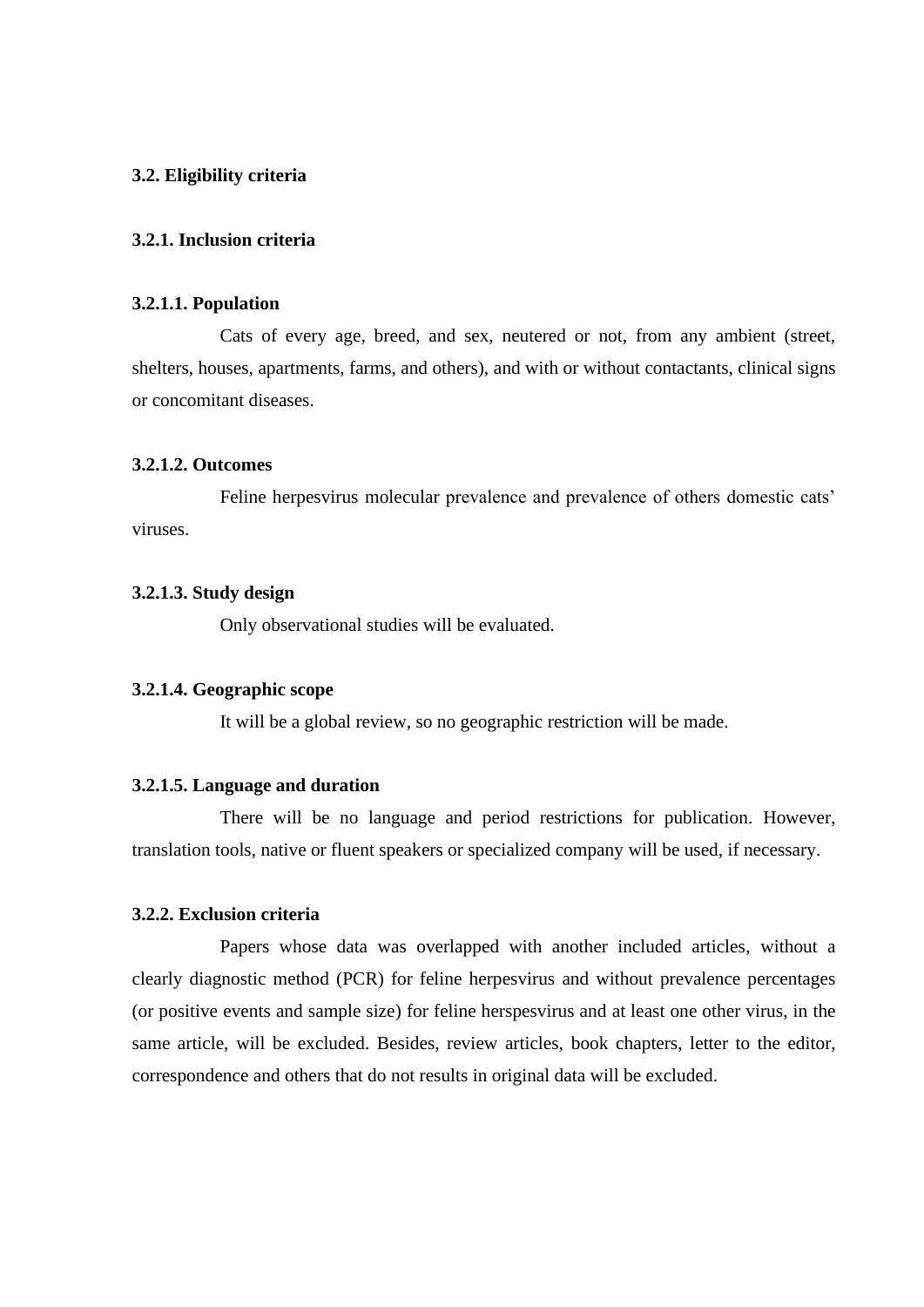### **3.3. Search strategies**

A previous search was made to better understand the herpesvirus context and to verify the existence of primary studies to support the question. The terms used were generic to reach a maximum result: cats AND "feline herpesvirus" AND prevalence.

# **3.3.1 Study selection**

After, a new search was made to select published feline herpesvirus studies as described below. The search results will be analyzed by two independent researchers (P.A.S and M.F.B.). First, the articles duplicity will be removed by Zotero 5.0.69.3 (Corporation for Digital Scholarship, USA) software. Then, title and abstract will be evaluated as stated in eligibility criteria. Later, the full text of selected articles will be read and reselected, if eligible. Disagreements between researchers on the selected articles will be solve with a discussion or a third person (V.M.B.D.M or B.S.V.).

### **3.3.1.1. Electronic databases**

The included electronic databases were Embase, Pubmed, Scielo, Science Direct, Scopus and Web of Science. The search was conducted on November 16<sup>th</sup> and weekly mail alerts were created to identify new published articles that could be add on this systematic review.

### **3.3.1.2. Search terms**

 The search terms were design in consonance with electronic databases specificities, as described below:

| <b>Database</b> | <b>Search terms</b>                                                                                 |
|-----------------|-----------------------------------------------------------------------------------------------------|
| Embase          | $((\text{`cat'}/exp \text{ OR } \text{`cat }disease'/exp \text{ OR } \text{`pet } animal'/exp)$ AND |
|                 | ('feline herpesvirus' OR 'herpes virus infections'/exp OR                                           |
|                 | 'herpesviridae'/exp) AND ('prevalence'/exp))                                                        |
| Pubmed          | (((cats[MeSH Terms]) OR (cat diseases[MeSH Terms]) OR                                               |
|                 | (pets[MeSH Terms]) OR (kitten)) AND<br>("feline")                                                   |
|                 | herpesvirus"[All<br>fields])<br>OR<br>("Herpesviridae"                                              |
|                 | infections"[MeSH Terms]) OR ("Herpesviridae"[MeSH                                                   |
|                 | Terms])) AND (prevalence))                                                                          |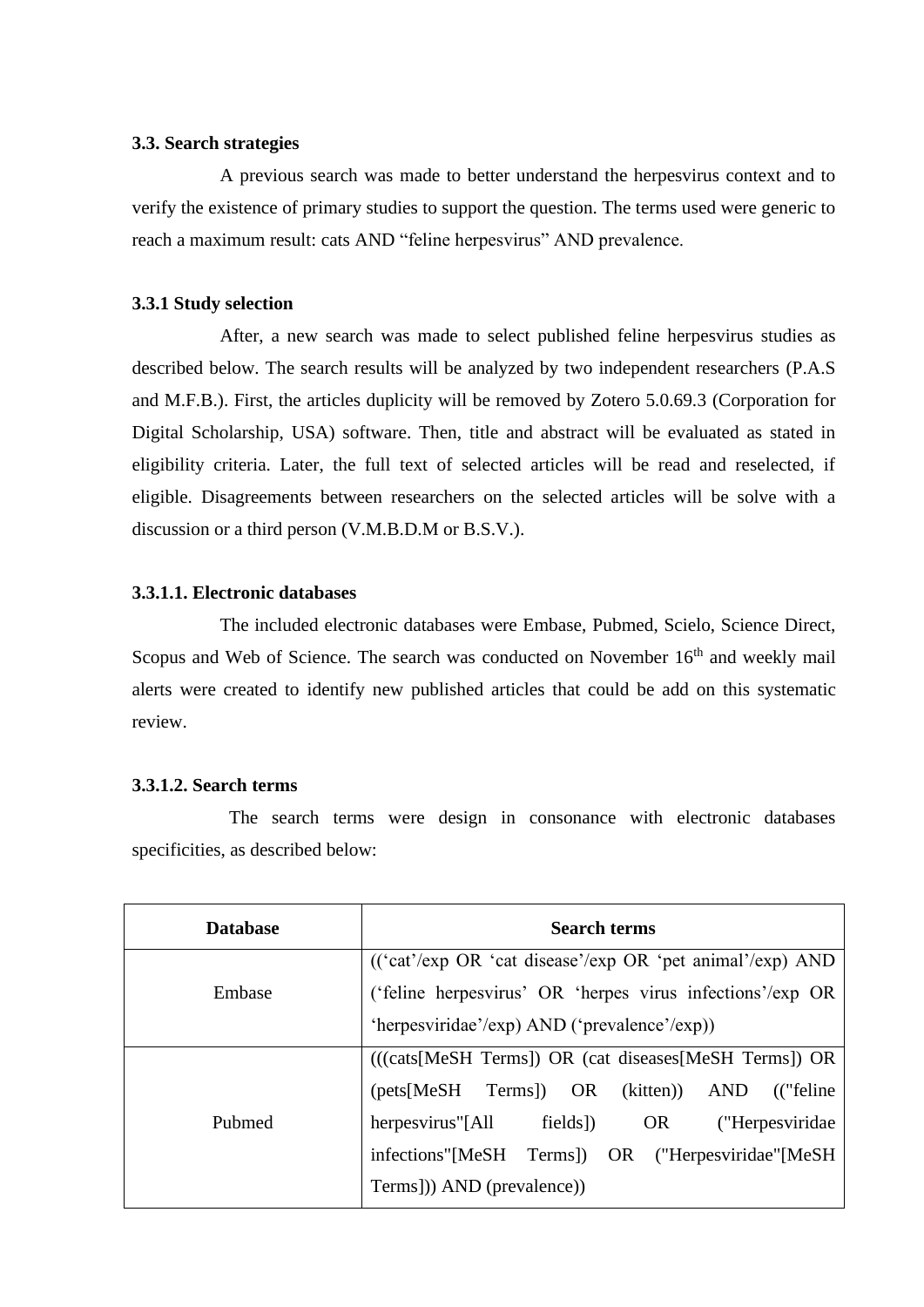|                       | ((gatos OR cats OR chats) OR ("animais de estimação" OR          |
|-----------------------|------------------------------------------------------------------|
| Scielo                | pets OR mascotas OR "animaux de compagnie") OR                   |
|                       | ("doenças do gato" OR "cat diseases" OR "enfermedades de         |
|                       | los gatos" OR "maladies des chats")) AND (("herpesvirus          |
|                       | felino" OR "feline herpesvirus" OR "virus herpes felino" OR      |
|                       | félin") OR (herpes<br>OR<br>"herpèsvirus<br>herpès)<br><b>OR</b> |
|                       | (herpesviridae))                                                 |
| <b>Science Direct</b> | $(((cat) OR (cats) OR ("cat disease") OR (pet) OR (kitten))$     |
|                       | AND (("feline herpesvirus") OR ("Herpesviridae infections")      |
|                       | OR ("Herpesviridae")) AND (prevalence))                          |
| Scopus                | TITLE-ABS-KEY (((cat) OR (cats) OR ("cat disease") OR            |
|                       | ("cat diseases") OR (pet) OR (pets) OR (kitten) OR (kittens))    |
|                       | AND (("feline herpesvirus") OR ("Herpesviridae infections")      |
|                       | OR ("Herpesviridae")) AND (prevalence))                          |
| Web of Science        | $(((cat) OR (cats) OR ("cat disease") OR ("cat disease") OR$     |
|                       | (pet) OR (pets) OR (kitten) OR (kittens)) AND (("feline")        |
|                       | herpesvirus")<br>OR<br>("Herpesviridae infections")<br><b>OR</b> |
|                       | ("Herpesviridae")) AND (prevalence))                             |

# **3.4. Data extraction**

Data will be manually extracted from all included studies and organized in an electronic spreadsheet by year, authors, country of publication, study design, evaluated infectious agents and diagnostic methods used for the pathogen detection. Quantitative data as prevalence percentages, number of positive events and sample size will be extracted to answer the review question as well as the study objective, epidemiologic characteristics, vaccine status, clinical condition, clinical signs (or affected systems) and other pertinent results and conclusions.

# **3.5. Data synthesis and meta-analysis**

If quantitative data synthesis is not applicable, qualitative synthesis will be conducted using narrative description, tables, and graphics. However, quantitative synthesis is expected and Review Manager – Revman 5.4.1 (The Cochrane Collaboration, USA) will be used to do it. Size effects will be expressed by odds ratio, considering 95% of confidence interval.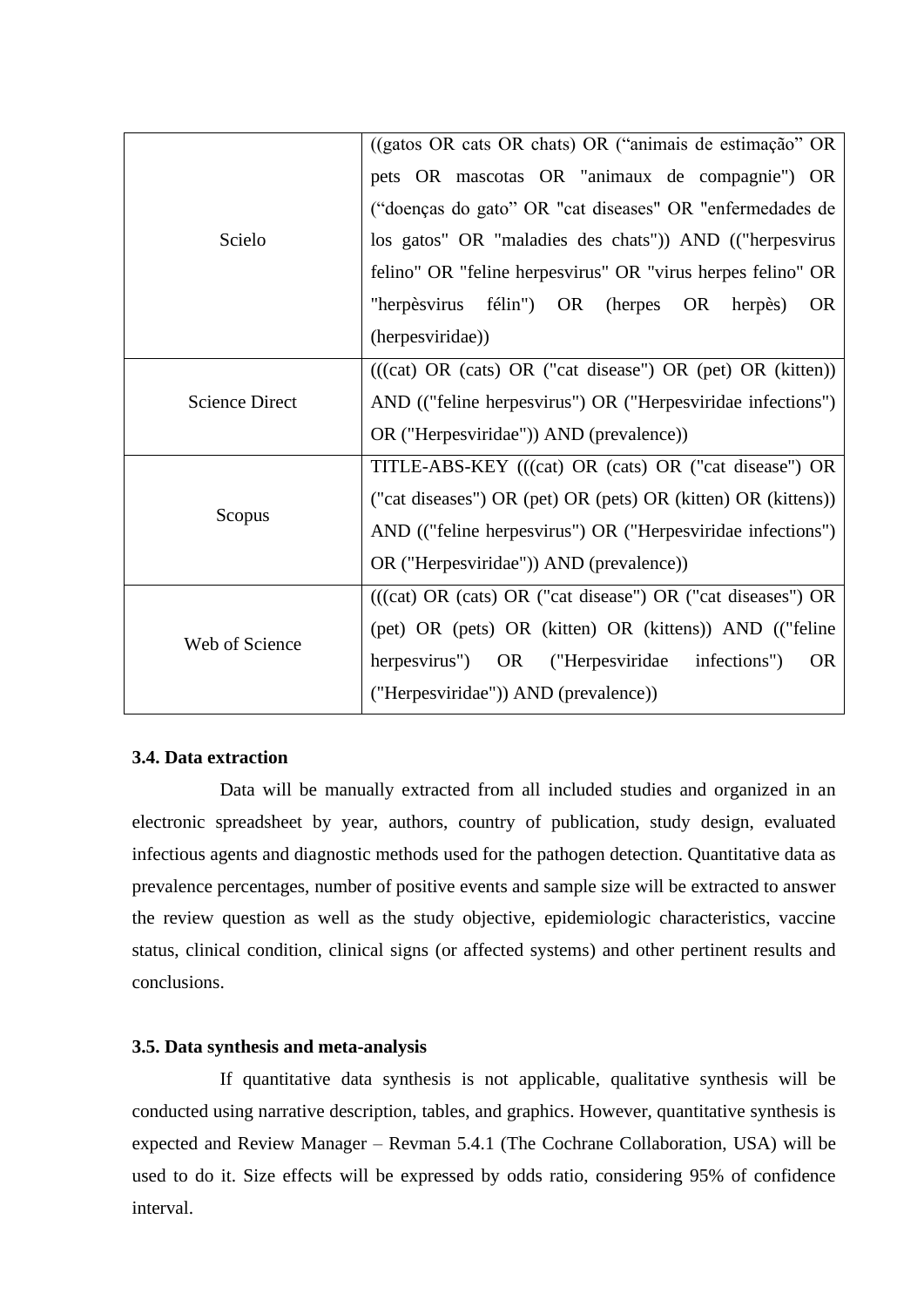Heterogeneity will be evaluated by  $Chi<sup>2</sup>$ , and its magnitude will be estimated by I<sup>2</sup>. Heterogeneous results will be investigated by subgroups analysis. Non-reported bias will be access by funnel plot and its asymmetry will be tested using Egger's test. Potential outliers will be identified by visual inspection, and they will be temporarily excluded to evaluate its interference on general results.

#### **3.6. Assessment of methodological quality**

Joana Briggs Institute's tool (Critical Appraisal Checklist for Prevalence Studies)<sup>15</sup> will be used to assess methodological quality of the studies and risk of bias will be categorized according to "yes" answer percentages as high  $(≤ 49%)$ , moderate (50-69%), or low ( $\geq 70\%$ ).

#### **3.7. Systematic review products**

The systematic review paper will contain protocol registration, Joana Briggs Institute (JBI) checklist, PRISMA flowchart, summary tables, and feline herpesvirus distribution map.

### **3.8. Amendments**

Any protocol change will result in dated amendment with modification description and rationale.

#### **3.9. Financial sources or other support for the review**

This review will be financed by National Centre of Scientific and Technologic Development (CNPQ) and supported by the Pathology Department of Veterinary and Zootechnics School, Federal University of Goiás (Setor de Patologia Animal da Escola de Veterinária e Zootecnia da Universidade Federal de Goiás), Goiânia, Goiás, Brazil.

# **3.10. Conflict of Interest**

There will be no conflict of interest.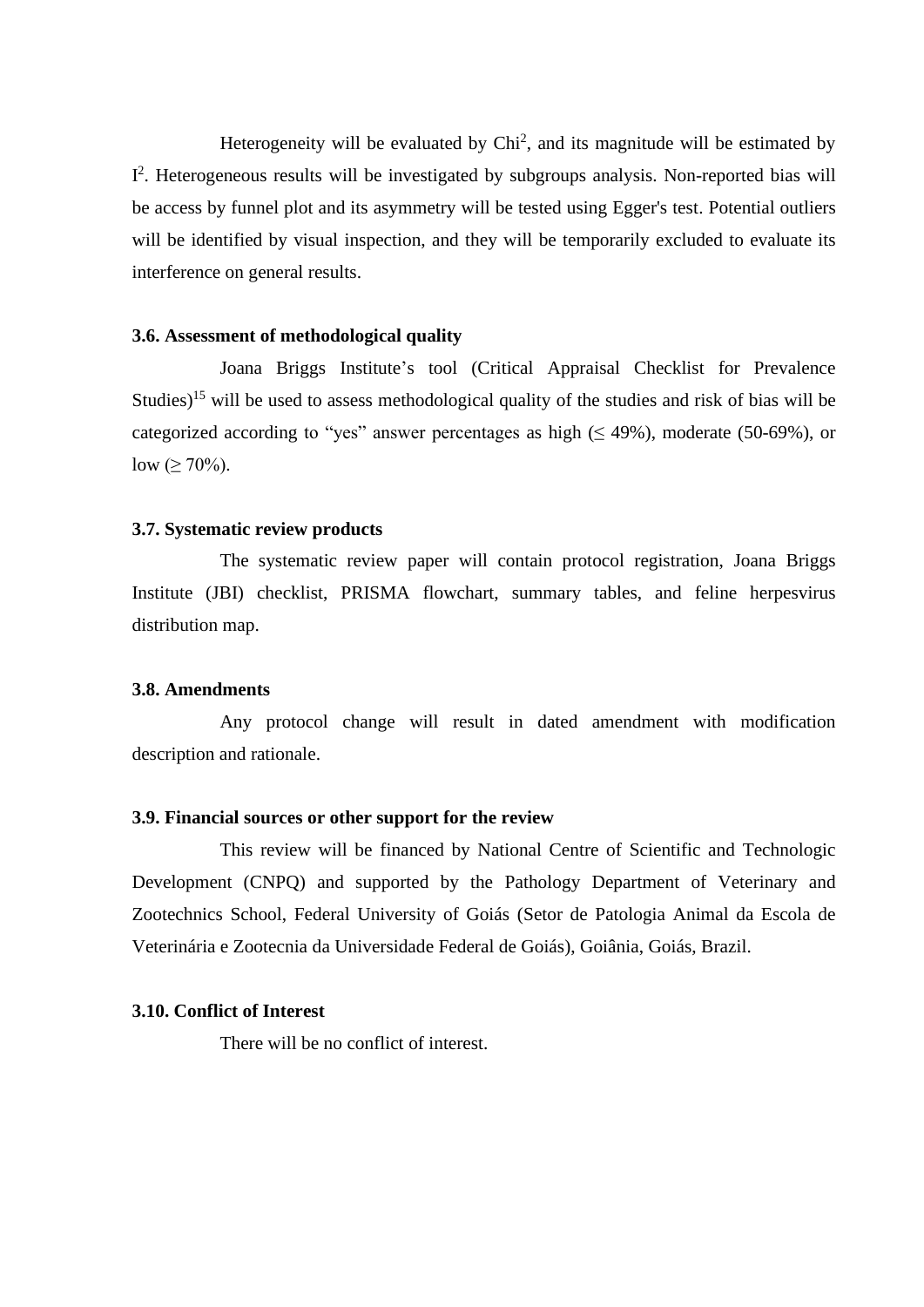# **4. TIMELINE OF THE REVIEW PROCESS**

| <b>Stage</b>                         | <b>Started</b> | Completed |
|--------------------------------------|----------------|-----------|
| Literature review and team selection | Yes            | Yes       |
| Pilot project and adjustments        | Yes            | Yes       |
| Electronic database search           | Yes            | Yes       |
| Data selection                       | No             | <b>No</b> |
| Data extraction                      | No             | <b>No</b> |
| Quality appraisal                    | No             | <b>No</b> |
| Synthesis                            | No             | <b>No</b> |
| Meta-analysis                        | No             | No        |

# **5. REFERÊNCIAS**

- 1. Thiry E, Addie D, Belák S, Boucraut-Baralon C, Egberink H, Frymus T, Gruffydd-Jones T, Hartmann K, Hosie MJ, Lloret A, Lutz H, Marsilio F, Pennisi MG, Radford AD, Truyen U, Horzinek MC. Feline herpesvirus infection. ABCD guidelines on prevention and management. J Feline Med Surg. 2009; 11(7):547-55. doi: 10.1016/j.jfms.2009.05.003.
- 2. Burgesser KM, Hotaling S, Schiebel A, Ashbaugh SE, Roberts SM, Collins JK. Comparison of PCR, Virus Isolation, and Indirect Fluorescent Antibody Staining in the Detection of Naturally Occurring Feline Herpesvirus Infections. Journal of Veterinary Diagnostic Investigation. 1999; 11(2):122-126. doi:10.1177/104063879901100203.
- 3. Neto RT, Uzal FA, Hodzic E, Persiani M, Jolissaint S, Alcaraz A, Carvallo FR. Coinfection with Clostridium piliforme and Felid herpesvirus 1 in a kitten. J Vet Diagn Invest. 2015; 27(4):547-51. doi: 10.1177/1040638715593600.
- 4. Gaskell RM, Povey RC. Transmission of feline viral rhinotracheitis. Vet Rec. 1982; 111(16):359-62. doi: 10.1136/vr.111.16.359.
- 5. Balboni A, Bassi P, Battilani M, Biserni R, Prosperi S, Dondi F. Severe, diffuse fibrinonecrotic pleuropneumonia in a cat affected by multiple viral infection. Vet Ital. 2014; 50(2):145-9. doi: 10.12834/VetIt.49.144.2.
- 6. Kapil S, Yeary T, Johnson B. Diagnostic investigation of emerging viruses of companion animals. Vet Clin North Am Small Anim Pract. 2008; 38(4):755-74. doi: 10.1016/j.cvsm.2008.02.009.
- 7. Adams G. A beginner's guide to RT-PCR, qPCR and RT-qPCR. Biochem (Lond). 2020; 42 (3): 48–53. doi: https://doi-org.ez49.periodicos.capes.gov.br/10.1042/BIO20200034
- 8. Nghiem PP, Schatzberg SJ. Conventional and molecular diagnostic testing for the acute neurologic patient. J Vet Emerg Crit Care (San Antonio). 2010; 20(1):46-61. doi: 10.1111/j.1476-4431.2009.00495.x. Erratum in: J Vet Emerg Crit Care (San Antonio). 2010; 20(5):538.